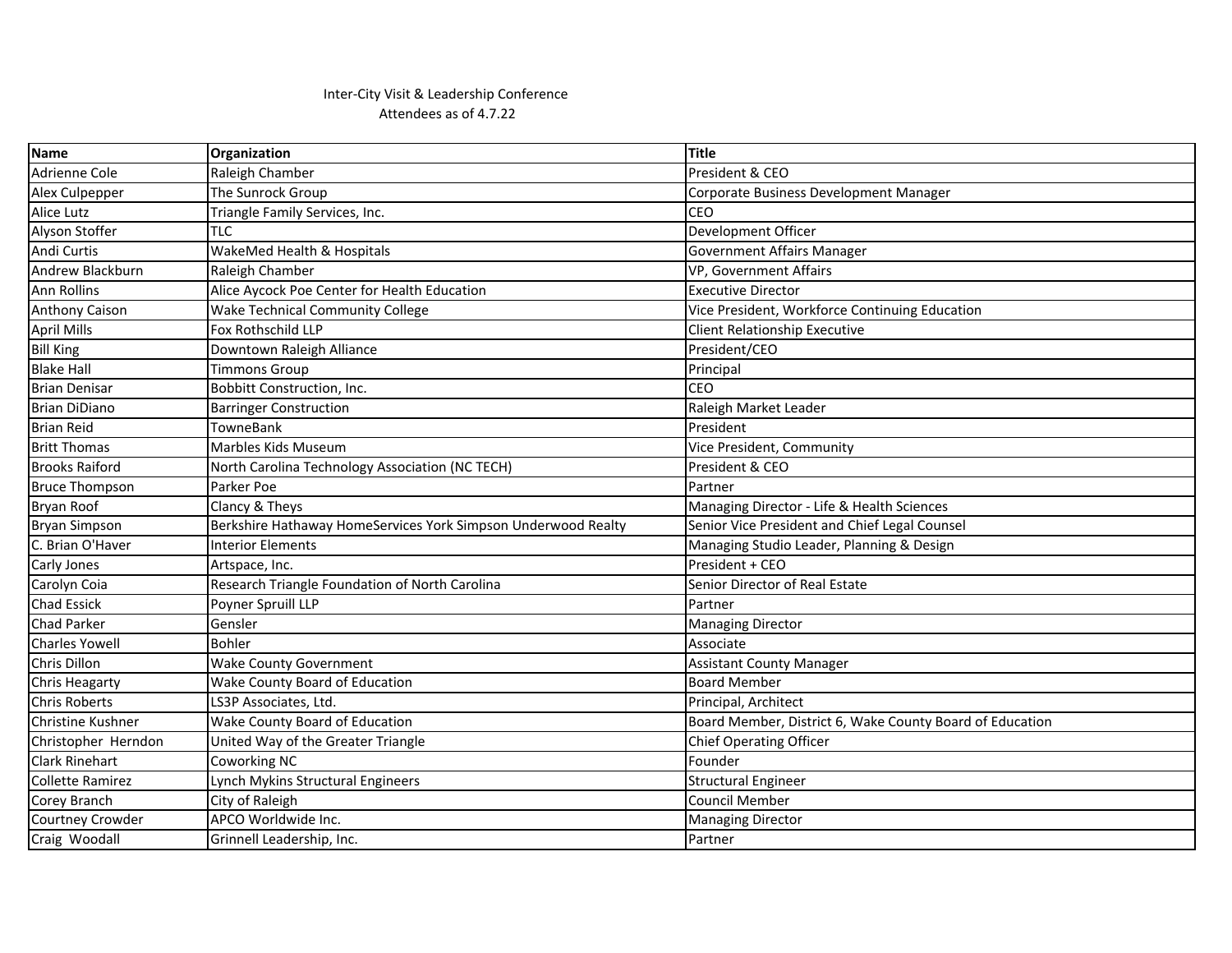| Curt Ladig              | Delta Dental of North Carolina                          | President & CEO                                             |
|-------------------------|---------------------------------------------------------|-------------------------------------------------------------|
| Damon Circosta          | A.J. Fletcher Foundation                                | <b>Executive Director</b>                                   |
| Dan Ault                | Town of Cary                                            | Assistant Town Manager / Chief Innovation Officer           |
| Dan Cahill              | Poyner Spruill LLP                                      | Managing Partner and Assistant General Counsel              |
| Dana Martinez           | Biogen                                                  | Senior Manager                                              |
| Danya Perry             | <b>Wake County Government</b>                           | Director - Diversity, Equity, & Inclusivity                 |
| David Knight            | City of Raleigh                                         | <b>Council Member</b>                                       |
| David Byerley           | <b>Truist Bank</b>                                      | SVP, Middle Market Banking                                  |
| David Connor            | Lincoln Harris                                          | Senior Vice President                                       |
| David Ellis             | <b>Wake County Government</b>                           | <b>County Manager</b>                                       |
| David Liberatore        | <b>BSA LifeStructures</b>                               | Learning Practice Director                                  |
| David Meeker            | <b>Trophy Brewing</b>                                   | Owner                                                       |
| Deana Labriola          | Fox Rothschild LLP                                      | Attorney                                                    |
| DeLisa Alexander        | DeLisa Alexander                                        | <b>Board Director and Executive Coach</b>                   |
| Dennis Edwards          | <b>Greater Raleigh Convention &amp; Visitors Bureau</b> | President & CEO                                             |
| Dorothy Veronica Creech | Saint Augustine's University                            | Vice President Economic Development and External Engagement |
| Dustin Engelken         | <b>Triangle Apartment Association</b>                   | <b>Government Affairs Director</b>                          |
| Elaine Loyack           | Delta Dental                                            | VP, Community Engagement & Government Relations             |
| <b>Emily Ziegler</b>    | <b>UNC REX Healthcare</b>                               | Director, Government Affairs                                |
| Eric Dorfman            | North Carolina Museum of Natural Sciences               | Director & CEO                                              |
| <b>Eric Perkinson</b>   | Brasfield & Gorrie LLC                                  | VP, Division Manager                                        |
| <b>Ernie Bovio</b>      | <b>UNC Rex Healthcare</b>                               | President                                                   |
| Evan Raleigh            | City of Raleigh                                         | <b>Assistant City Manager</b>                               |
| <b>Frank Baird</b>      | Capital Associates                                      | CEO                                                         |
| <b>Frank Melchior</b>   | <b>Currituck Sound Consulting</b>                       | President                                                   |
| <b>Gary Greene</b>      | <b>Greene Resources</b>                                 | Owner                                                       |
| <b>Greg Winkler</b>     | <b>Pinnacle Financial Partners</b>                      | Area Manager/SVP, Commercial Banking - Triangle Market      |
| <b>Hill Carrow</b>      | <b>Triangle Sports Commission</b>                       | CEO                                                         |
| <b>Hunter Burnette</b>  | Shelco, LLC                                             | Senior Vice President                                       |
| Hunter Thomson          | <b>CBI Workplace Solutions</b>                          | Market Leader                                               |
| Jackie Huitt            | Raleigh Chamber                                         | Vice President of Membership                                |
| Jacob Rogers            | <b>Triangle Community Coalition</b>                     | ICEO                                                        |
| Jamie Schwedler         | Parker Poe Adams & Bernstein LLP                        | Partner, Litigation & Land Use Attorney                     |
| Janet Cowell            | Dix Park Conservancy                                    | President & CEO                                             |
| Jason Moore             | Rodgers Builders, Inc.                                  | <b>Business Development</b>                                 |
| Jeff Murison            | Hillsborough Street Community Service Corporation       | <b>Executive Director</b>                                   |
| Jeff Beam               | <b>Balfour Beatty Construction</b>                      | Sr. Project Manager                                         |
| Jeff Marshall           | Fifth Third Bank                                        | Vice President                                              |
| Jeff Merritt            | The Centennial Authority/PNC Arena                      | <b>Executive Director</b>                                   |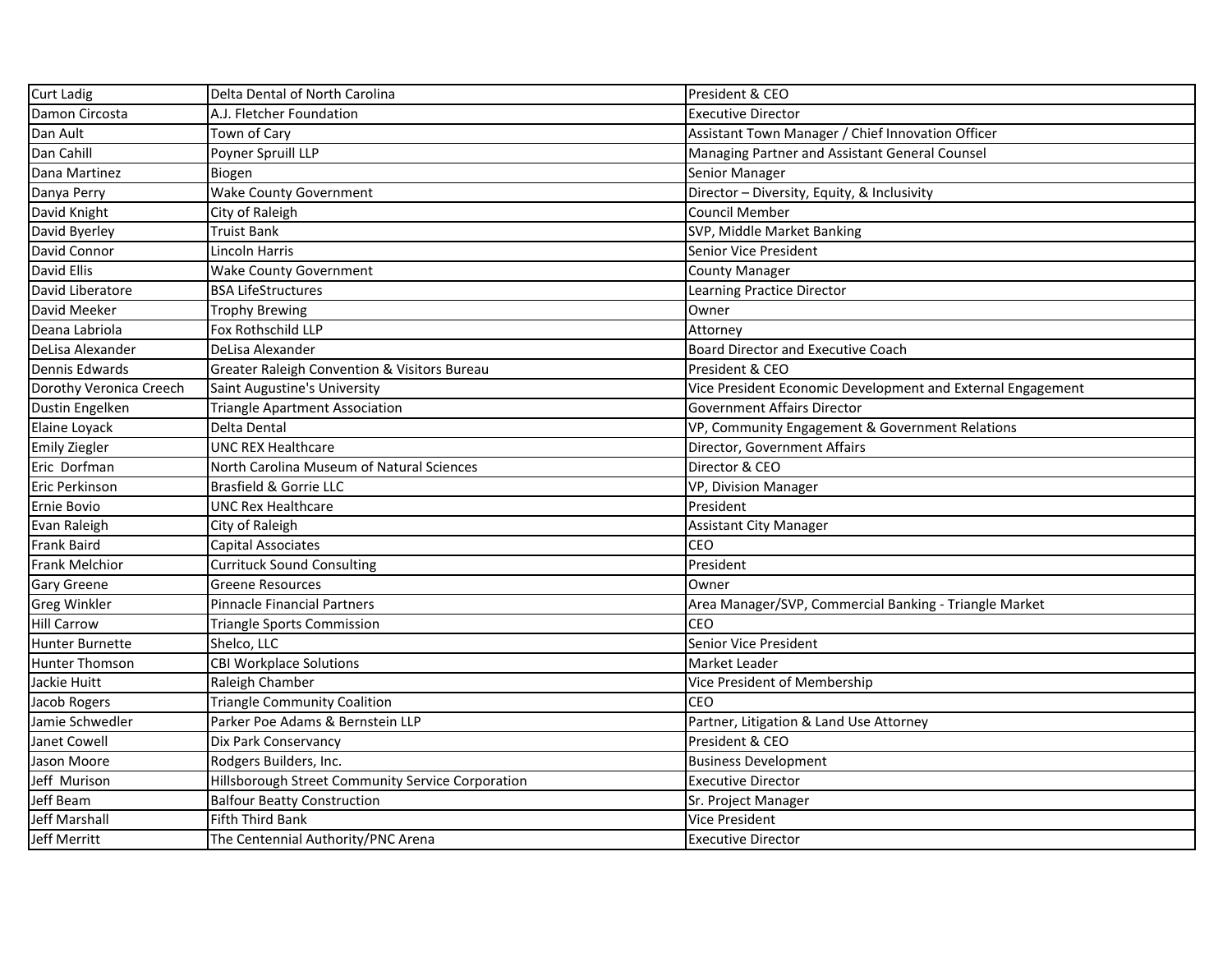| Jennifer Allen           | SEPI, Inc.                                   | <b>Chief Strategy Officer</b>                                          |
|--------------------------|----------------------------------------------|------------------------------------------------------------------------|
| Jennifer Robinson        | Town of Cary                                 | <b>Council Member</b>                                                  |
| Jessica Day              | Town of Knightdale                           | Councilor                                                              |
| Jim Hansen               | PNC                                          | <b>Regional President</b>                                              |
| <b>Jim Harris</b>        | <b>TradeMark Properties</b>                  | <b>CEO</b>                                                             |
| Jimmy Edwards            | Davis Kane Architects                        | Architect, Business Development                                        |
| Joe Milazzo              | Raleigh Chamber                              | Executive Director, Regional Transportation Alliance                   |
| Joe Starr                | Terracon                                     | Principal                                                              |
| John Leary               | <b>Marathon Health</b>                       | VP, Market Development                                                 |
| John Ward                | <b>Wells Fargo</b>                           | <b>Executive Vice President</b>                                        |
| Jonathan Melton          | City of Raleigh                              | Councilmember                                                          |
| Jordan Forrest Streuli   | Raleigh Regional Association of Realtors     | <b>Government Affairs Director</b>                                     |
| Julia Wright             | <b>Dominion Energy</b>                       | Economic Development and Local Government Manager                      |
| Kari Barsness            | <b>Barsness Policy Solutions</b>             | Principal                                                              |
| Katherine Thomas         | Alfred Williams & Company                    | Vice President, Business Development & Marketing                       |
| Kathryn Johnson          | Oak City Cares                               | <b>Executive Director</b>                                              |
| Kellie Ford              | S&ME                                         | Vice President + Client Development Leader                             |
| <b>Kelly Monroe</b>      | Skanska USA Building, Inc.                   | <b>Vice President</b>                                                  |
| <b>Kevin Ammons</b>      | ColeJenest&Stone / Bolton&Menk               | <b>Managing Principal</b>                                              |
| <b>Kevin Howell</b>      | <b>NC State University</b>                   | Vice Chancellor, External Affairs, Partnerships & Economic Development |
| <b>Kimberly Crawford</b> | Raleigh/Wake Partnership to End Homelessness | <b>Executive Director</b>                                              |
| <b>Kristen Hess</b>      | <b>HH Architecture</b>                       | President & CEO                                                        |
| Kyle Touchstone          | Raleigh Chamber                              | Director of Raleigh Economic Development                               |
| Kyler Bender             | Bolton & Menk, Inc.                          | <b>Principal Engineer</b>                                              |
| Lee Anne Nance           | Stewart                                      | <b>Executive Vice President and Chief Operations Officer</b>           |
| Lee Clyburn              | <b>CBRE Raleigh</b>                          | <b>Executive VP</b>                                                    |
| Leslie Walden            | <b>Fidelity Investments</b>                  | <b>VP of Public Affairs</b>                                            |
| Lindsay Mahaffey         | Wake County Board of Education               | Chairwoman                                                             |
| Lisa Humphreys           | YMCA of the Triangle Area, Inc.              | <b>Chief Strategy Officer</b>                                          |
| Lisa Sumner              | Nexsen Pruet PLLC                            | Member                                                                 |
| Lori Bush                | Town of Cary                                 | <b>Council Member</b>                                                  |
| Lori O'Keefe             | <b>Triangle Community Foundation</b>         | President & CEO                                                        |
| Marchell Adams-David     | City of Raleigh                              | <b>City Manager</b>                                                    |
| Maria Cervania           | <b>Wake County Board of Commissioners</b>    | Commissioner                                                           |
| Mark Johnson             | Pepsi Bottling Ventures                      | Sr. VP Sales / Marketing                                               |
| Mary Heath               | McAdams                                      | <b>Chief Marketing Officer</b>                                         |
| Mary-Ann Baldwin         | City of Raleigh                              | Mayor                                                                  |
| <b>Matt Chambers</b>     | Clancy & Theys Construction Company          | Director, Business Development                                         |
| <b>Matt Smith</b>        | <b>Wake Technical Community College</b>      | Executive Director, Wake Tech Foundation                               |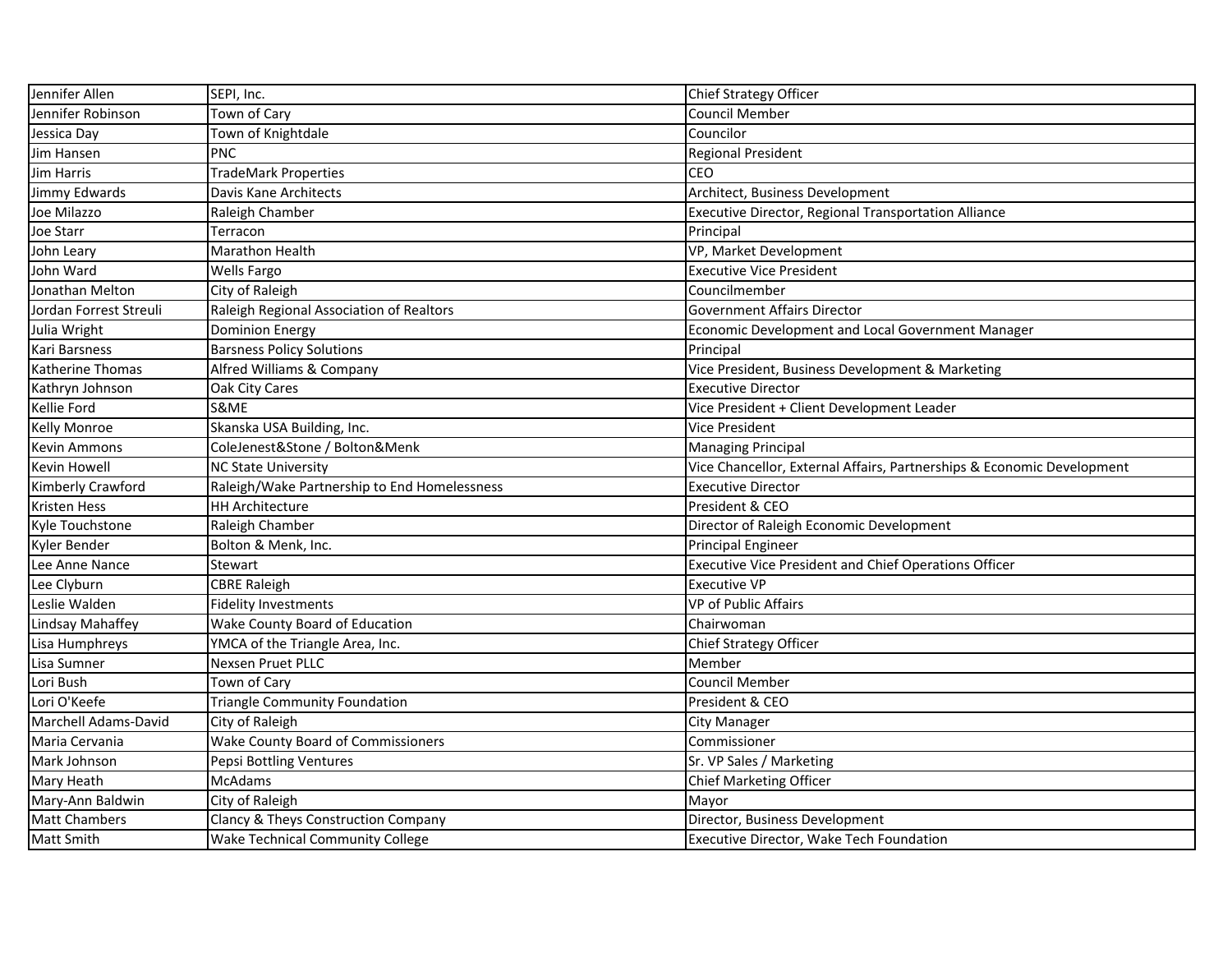| <b>Matt West</b>        | Dewberry                                       | Associate, Site/Civil Team Lead                                 |
|-------------------------|------------------------------------------------|-----------------------------------------------------------------|
| <b>Melanie Dubis</b>    | Parker Poe Adams & Bernstein LLP               | Partner                                                         |
| <b>Merritt Atkins</b>   | Holt Brothers Construction, LLC                | Director, Business Development + Marketing                      |
| <b>Michael Haley</b>    | Raleigh Chamber                                | <b>WCED Executive Director</b>                                  |
| <b>Michael Spillars</b> | LeChase Construction Services LLC              | <b>Regional Director of Business Development</b>                |
| Mike Kriston            | <b>McDonald York Building Company</b>          | <b>Vice President</b>                                           |
| Mike Owens              | <b>Maupin Travel</b>                           | Director of Client Development                                  |
| Monika Johnson-Hostler  | Wake County Board of Education                 | Chairwoman                                                      |
| Monique Edwards         | Raleigh Regional Association of Realtors       | <b>Broker Owner</b>                                             |
| Nan Hannah              | Hannah Sheridan & Cochran, LLP                 | Partner                                                         |
| Nancy McFarlane         | Dix Park Conservancy                           | Former Mayor                                                    |
| Nicole Stewart          | City of Raleigh                                | Council Member, At Large                                        |
| Pat Nelli               | Children's Flight of Hope                      | <b>Executive Director</b>                                       |
| Pat Wilkins             | Gallagher                                      | Area VP, Community Relations                                    |
| <b>Patrick Buffkin</b>  | City of Raleigh                                | <b>City Council Member</b>                                      |
| Paul Scherschel         | <b>William Peace University</b>                | Director of Development for Major Gifts                         |
| Phillip Isley           | The Centennial Authority/PNC Arena             | Chairman                                                        |
| Ray Trapp               | Research Triangle Foundation of North Carolina | <b>VP Strategic Initiatives</b>                                 |
| Raynor Smith            | <b>Brady Trane</b>                             | <b>Vice President</b>                                           |
| Rebecca Quinn-Wolf      | PNC                                            | Senior Vice President, Director of Client & Community Relations |
| <b>Rhett Fussell</b>    | <b>WSP</b>                                     | <b>Supervising Engineer</b>                                     |
| <b>Rick Baker</b>       | <b>Timmons Group</b>                           | Principal                                                       |
| Rick Miller-Haraway     | Oak City Cares                                 | <b>OCC Board Vice Chair</b>                                     |
| <b>Russell Killen</b>   | Parker Poe Adams & Bernstein LLP               | Partner                                                         |
| Sally Webb Berry        | <b>Special Event Company</b>                   | President/CEO                                                   |
| Sarah Gaskill           | FUJIFILM Diosynth Biotechnologies              | Director of Leadership & Talent Acquisition                     |
| Savannah Enzweiler      | <b>Barringer Construction</b>                  | Director of Business Development                                |
| <b>Scott Cutler</b>     | <b>Brasfield &amp; Gorrie LLC</b>              | VP, Director of Business Development                            |
| <b>Scott Levitan</b>    | Research Triangle Foundation of North Carolina | President & CEO                                                 |
| <b>Scott Ralls</b>      | <b>Wake Technical Community College</b>        | President                                                       |
| Sean Maroney            | Habitat for Humanity of Wake County            | VP of Resource Development                                      |
| Shana Overdorf          | <b>Cleanstreak Surface Cleaning</b>            | <b>Business Development Manager</b>                             |
| Sharat Nagaraj          | Celito Communications, Inc.                    | President/CEO                                                   |
| Sharon Crawford         | little                                         | <b>Studio Principal</b>                                         |
| <b>Shelley Curran</b>   | Town of Cary                                   | <b>Assistant Town Manager</b>                                   |
| Shinica Thomas          | <b>Wake County Board of Commissioners</b>      | Director, Advocacy & Educational Partnership                    |
| Sig Hutchinson          | <b>Wake County Board of Commissioners</b>      | President                                                       |
| <b>Smith Andrews</b>    | The Nautical Group                             | Senior VP                                                       |
| Stephen Kenney          | Kenney Properties                              | Vice President                                                  |